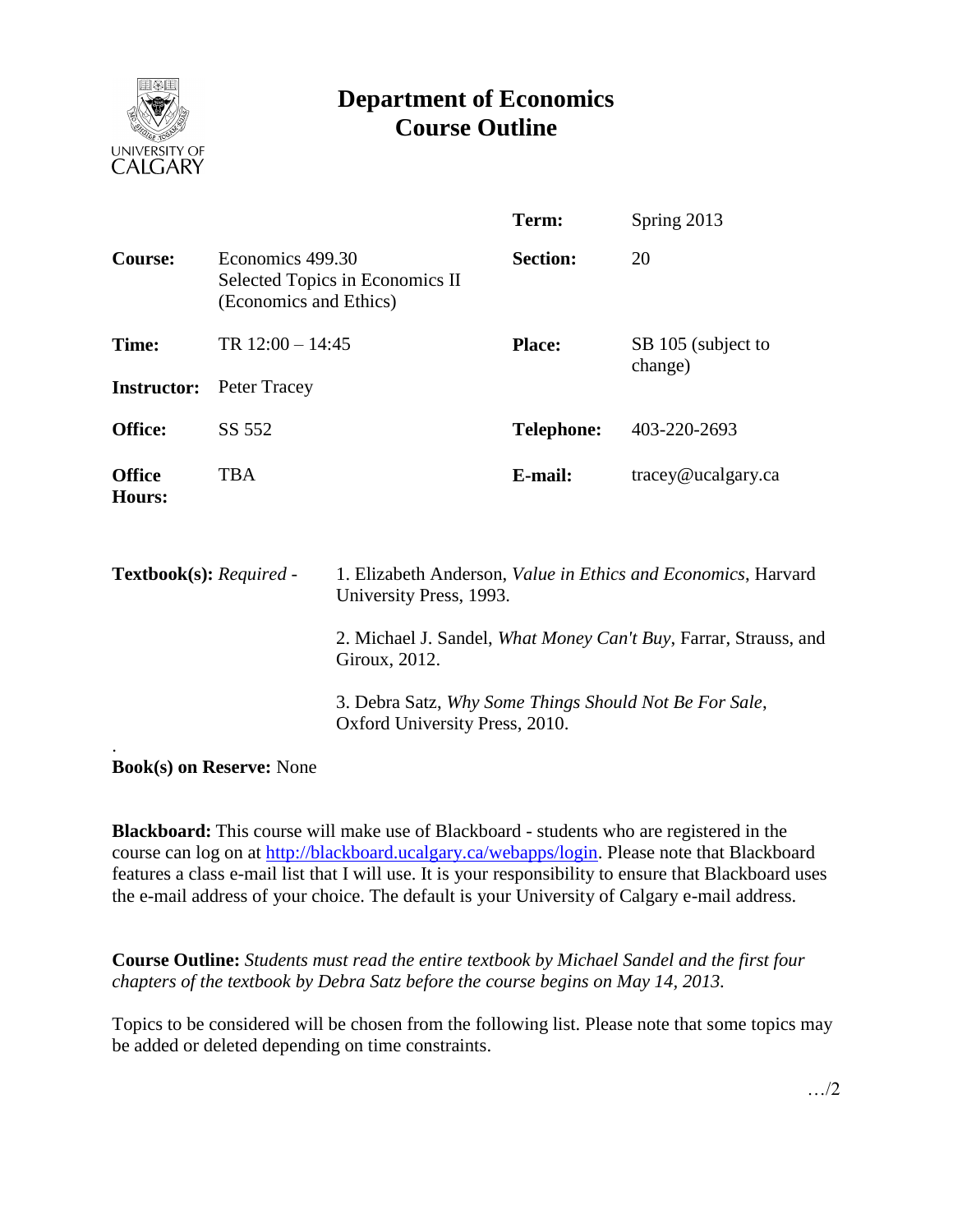- 1. Efficiency and Equity Considerations
- 2. Incentives
- 3. The Economics of Markets
- 4. Commodification
- 5. Cost-Benefit Analysis
- 6. Environmental Issues
- 7. Are "Ethical" Firms Able to Compete in the Market Place?
- 8. Charitable Giving
- 9. Naming Rights
- 10. A Market for Kidneys
- 11. Surrogate Motherhood

## **Grade Determination and Final Examination Details:**

| Test 1     | 20%         | May 21, 2013                     |
|------------|-------------|----------------------------------|
| Test 2     | <b>20 %</b> | May 30, 2013                     |
| Test 3     | 20%         | June 13, 2013                    |
| Final Exam | 40%         | Scheduled by Registrar - 2 Hours |

The tests will be held in class on the dates indicated. The time and location of the final exam, which will be two hours in length, will be scheduled by the Registrar's Office. The tests and the final exam will not include multiple choice questions. The use of a non-programmable calculator during exams is permitted. The use of graphing calculators, computers, and cell phones is not permitted.

The 3 tests and the final exam are marked on a numerical basis. The grades are then added using the weights indicated above. As a guide to determining standing, these letter grade equivalences will generally apply:

| $A+ 96 - 100$ | $\mathbf{B}$ | - 79 - 82     |   | $C-62-66$    |
|---------------|--------------|---------------|---|--------------|
| A $90-95$     |              | $B - 76 - 78$ |   | $D+ 57 - 61$ |
| $A - 87 - 89$ |              | $C+$ 73 - 75  | D | $50 - 56$    |
| $B+ 83 - 86$  |              | $C = 67 - 72$ |   | $F = 0 - 49$ |

## **Notes:**

- 1. Students should be aware that no "make-up" tests will be given. Any student who finds it necessary to miss a test must notify the instructor in advance and produce a valid medical certificate or other required documentation in order to have the test weight shifted to the final exam.
- 2. Examinations will not be given prior to the scheduled date.
- 3. **Questions containing numbers require numerical answers. Answers to the tests, must make use of equations and diagrams wherever possible. Essay style questions require answers that are well written and grammatically correct. …/3**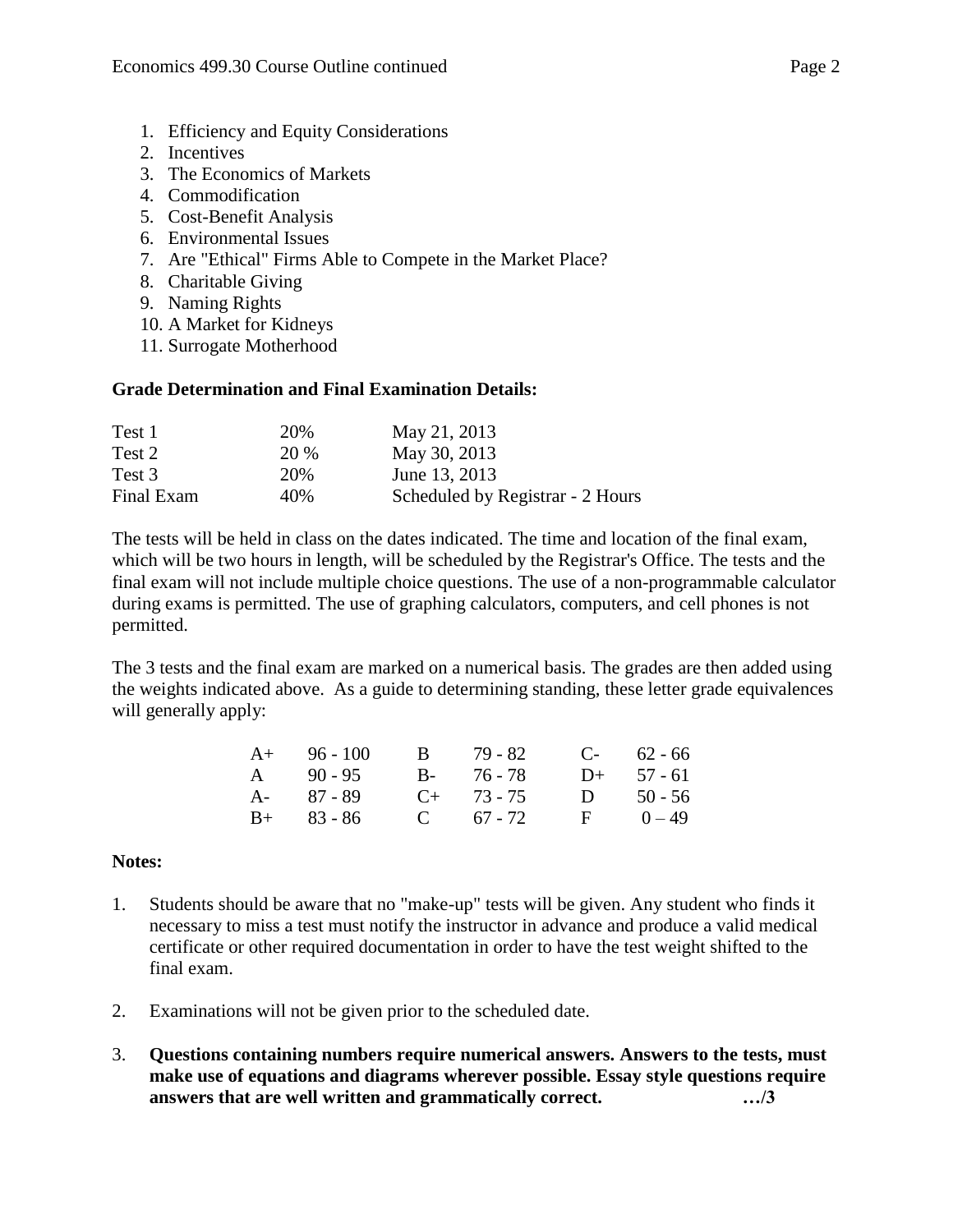- 4. **Students will not be given extra time to complete tests and exams.**
- 5. Students should be aware of the academic regulations outlined in The University of Calgary Calendar.
- 6. **The use of cell phones for any purpose in class is prohibited. The classroom is a no cell phone zone. Computers may only be used for note-taking purposes.**
- 7. Students seeking reappraisal of a piece of graded term work should discuss their work with the instructor within 7 days of work being returned to class; however, the earliest that grades will be discussed will be two days after the return of an assignment or examination.
- 8. Students will be responsible for all material listed on the course outline, regardless of whether or not the material has been covered in class, unless the instructor notifies the class that the material will not be covered.
- 9. Please note that the following types of emails will receive no response: emails not addressed to anyone in particular; emails where the recipient's name is not spelled correctly; anonymous emails; emails which do not specify the course and section in which you are registered; and, emails involving questions that are specifically addressed on the course outline.
- 10. It is the student's responsibility to request academic accommodations. If you are a student with a documented disability who may require academic accommodation and have not registered with the Disability Resource Centre, please contact their office at 403-220-8237. Students who have not registered with the Disability Resource Centre are not eligible for formal academic accommodation. **You are also required to discuss your needs with your instructor no later than seven (7) days after the start of this course.**

Students' Union Vice-President Academic: Emily Macphail Phone: 220-3911 E-mail [suvpaca@ucalgary.ca](mailto:subpaca@ucalgary.ca)

Students' Union Faculty Representative (Arts) Phone: 220-3913 Office: MSC 251 E-mail [arts1@su.ucalgary.ca](mailto:arts1@su.ucalgary.ca) [arts2@su.ucalgary.ca,](mailto:arts2@su.ucalgary.ca) [arts3@su.ucalgary.ca,](mailto:arts3@su.ucalgary.ca) [arts4@su.ucalgary.ca](mailto:arts4@su.ucalgary.ca)

Society of Undergraduates in Economics (S.U.E.): [www.ucalgary.ca/sue](http://www.fp.ucalgary.ca/econ)

Society of Undergraduates in Economics is a student run organization whose main purpose is to assist undergraduate economics students succeed both academically and socially at the University of Calgary. Services include access to the exam bank, career partnerships with the